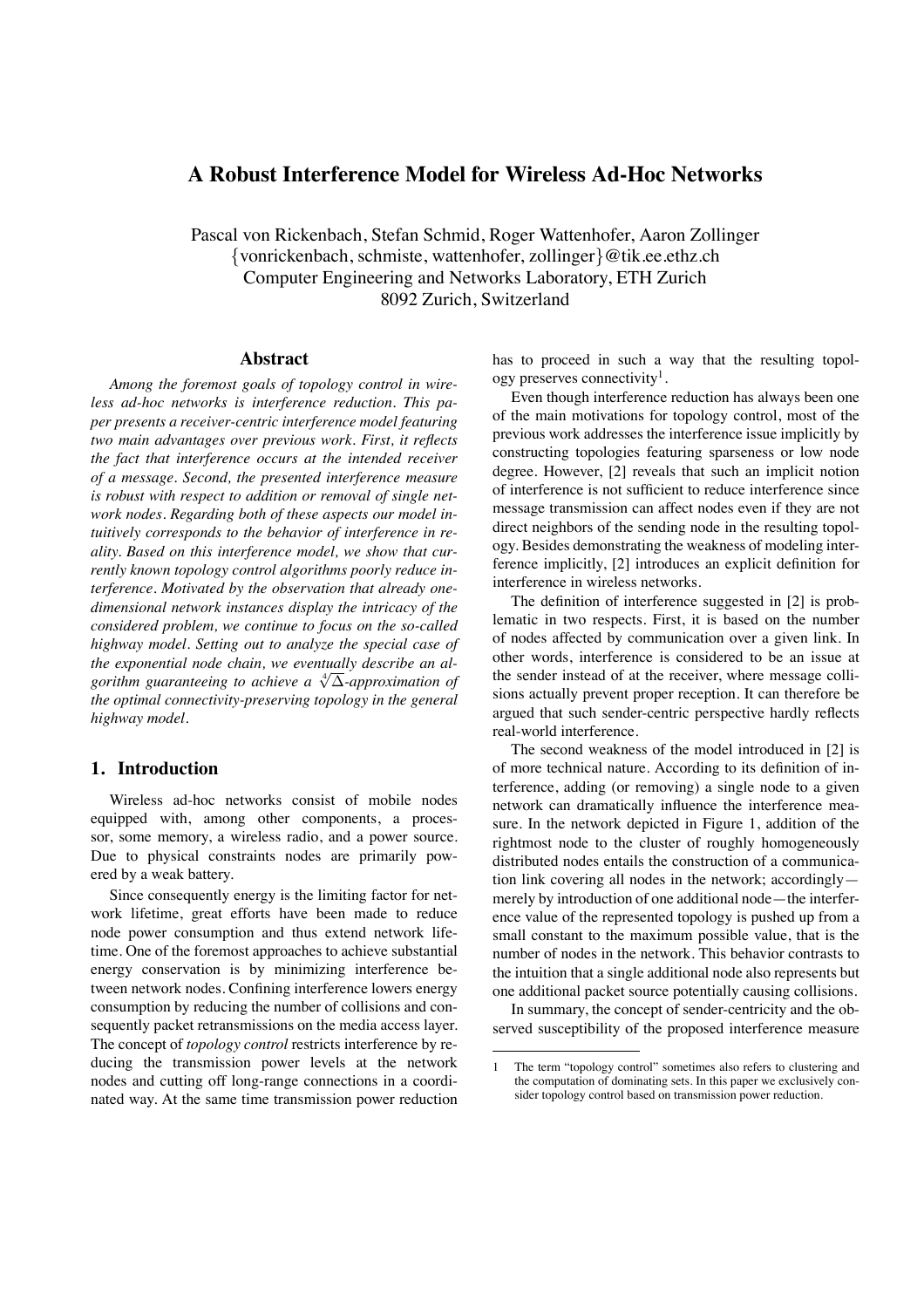

**Figure 1. In the interference model presented in [2], addition of a single node increases interference from a small constant to the maximum possible value, the total number of network nodes.**

to small changes in the network inevitably lead to the conclusion that the interference model introduced in [2] is questionable.

In contrast to this sender-centric interference definition, we explicitly consider interference at its point of impact, particularly at the receiver. Informally, the definition of interference considered in this paper is based on the natural question by how many other nodes a given network node can be disturbed. Our interference model is inspired by [4], where low interference topologies are analyzed in the context of data gathering, a generic application domain of sensor networks. In this paper we adapt this notion of interference to be suitable also in general ad-hoc networks. Technically, we consider arbitrary undirected networks as opposed to the directed data gathering trees studied in [4].

Interestingly, our interference definition not only reflects intuition due to its receiver-centricity. Moreover, this definition also results in a robust interference model in terms of measure increase due to the arrival of additional nodes in the network. Particularly, an additional node causes an interference increase of at most one at other nodes of the network. In clear contrast to the above sender-centric model, this corresponds to reality, where one added node contending for the shared medium constitutes only one additional possible collision source for nearby nodes in the network.

Interference reduction as such is meaningless—every node setting its transmission power to a minimum value trivially minimizes interference—without the formulation of additional requirements to be met by the resulting topology. In this paper we study the fundamental requirement that the considered topology control algorithms should preserve connectivity of the given network. For this requirement we show that most currently proposed topology control algorithms trying to reduce interference implicitly commit a substantial mistake—even by having every node connect to its nearest neighbor. Based on the intuition that already one-dimensional networks exhibit most of the complexity of finding minimum-interference topologies, we precisely anatomize networks restricted to one dimension—a model also known as the *highway* model. We first look at a particular network where distances between nodes increase exponentially from left to right. [11] introduces this network as a high interference example yielding interference  $O(\Delta)$ , where  $\Delta$  is the maximum node degree. We show that it is intriguingly possible to achieve interference  $O(\sqrt{\Delta})$  in our model for this network, which matches a lower bound also presented in this paper. Based on the insights gained thereby we then consider general highway instances where nodes can be distributed arbitrarily in one dimension. For the problem of finding a minimum-interference topology while maintaining connectivity we propose an approximation al- $\frac{1}{2}$  gorithm with approximation ratio O( $\sqrt[4]{\Delta}$ ).

The paper is organized as follows: After discussing related work in the following section, we introduce the model for this paper in Section 3. Section 4 focuses on the drawbacks of currently proposed topology control algorithms with respect to interference. In the subsequent section we consider the important case where nodes are distributed in one dimension by providing a lower bound for the interference in such networks and presenting an algorithm that matches this lower bound. Section 6 concludes the paper.

## **2. Related Work**

In a very general way, topology control can be considered the task of—given a network communication graph constructing a subgraph with certain desired properties. A first generation of topology control algorithms [6, 7, 14, 15], adopting structures from the field of computational geometry, focused on preserving energy-efficient paths or computing planar subgraphs for geometric routing [1, 8]. In a second wave of research, initiated by the CBTC algorithm [18], constructions were proposed which are based on local information and simultaneously reconcile several properties, such as planarity, the spanner property, or constant-bounded node degree [9, 10, 17]. Other approaches try to build on minimal assumptions about the capabilities of nodes and signal propagation characteristics [19].

If these contributions often mention interference reduction as one of the aims of topology control, this goal is stated to be achieved implicitly. In particular generating sparse constructions or topologies with low degree is commonly maintained to imply low interference.

An exception in this respect is formed by [11], introducing an explicit definition of interference and establishing trade-offs between the concepts of congestion, power consumption, and dilation. With [11] more attention is also being paid to the fact that—if nodes are capable of adapting their transmission power, an assumption already made in early work that can be considered originators of topology control considerations [5, 16]—interference ranges corre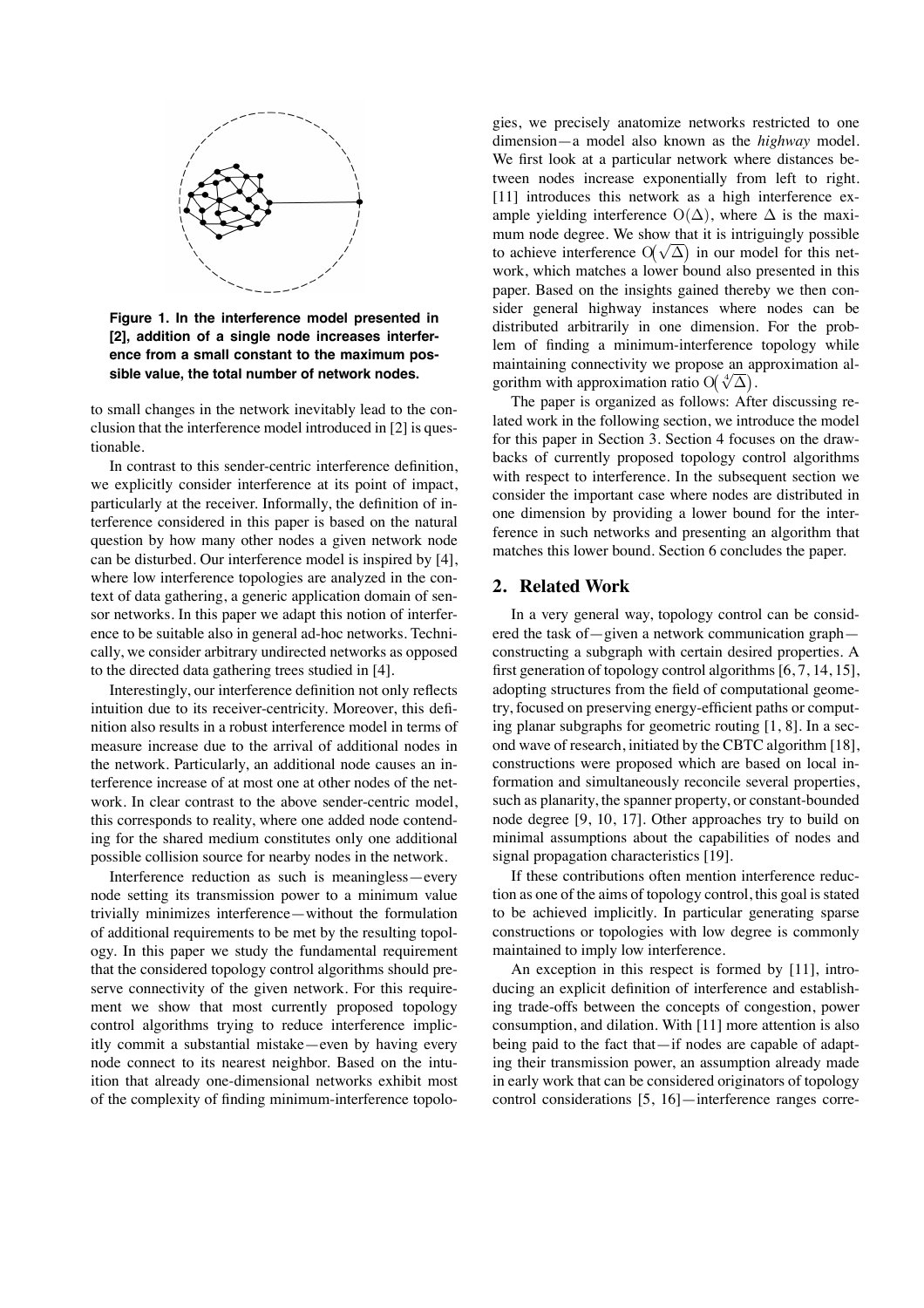late with the length of communication links. More precisely the interference range of a link depends on the transmission power levels chosen by the two nodes communicating over the respective link.

Where [11] defines interference based on current network traffic, [2] introduces a traffic-independent notion of interference. Moreover, the latter work shows that the above statement that graph sparseness or small degree implies low interference is misleading. The interference model described in [2]—further analyzed in [12]—builds on the question of how many nodes are affected by communication over a given link. This sender-centric perspective can however be accused to be somewhat artificial and to poorly represent reality, interference occurring at the intended *receiver* of a message. Furthermore, as described in the introduction, this interference measure is susceptible to drastic changes even if single nodes are added to or removed from a network.

An attempt to correct for this deficiency was made in [4], which defines a receiver-centric concept of interference in the context of data-gathering structures in sensor networks. In this paper we go beyond [4] by defining and employing a suitable robust interference model for the analysis of topology control in ad-hoc networks in general.

#### **3. Network and Interference Model**

We model the wireless network with the well-known *Unit Disk Graph* (UDG) [3]. In a UDG  $G = (V, E)$ , there is an edge  $\{u, v\} \in E$  iff the Euclidean distance between  $u$  and  $v$  is at most 1. That is, we assume all nodes to have the same limited transmission ranges. In the following, let  $\Delta$  refer to the maximum node degree in G. In order to prevent already basic communication between neighboring nodes from becoming unacceptably cumbersome [13], it is required that a message sent over a link can be acknowledged by sending a corresponding message over the same link in the opposite direction. In other words, only *undirected* (symmetric) edges are considered.

We assume that each node can adjust its transmission power to any value between zero and its maximum transmission power level. The main goal of a *topology control* algorithm is then to compute a subgraph of the given network graph  $G$  that maintains connectivity by reducing transmission power levels of the nodes in  $V$  and thereby attempting to reduce interference and energy consumption.

Let  $N_u$  denote the set of all neighbors of a node  $u \in V$ in the resulting topology. Then, each node  $u$  features a value  $r<sub>u</sub>$  defined as the distance from  $u$  to its farthest neighbor. More precisely  $r_u = max_{v \in N_u} \{|u, v|\}$ , where  $|u, v|$ denotes the Euclidean distance between nodes  $u$  and  $v$ . Since we assume the nodes to use omnidirectional antennas,  $D(u, r_u)$  denotes the disk centered at u with radius  $r_u$  covering all nodes that are possibly affected by message trans-



**Figure 2. A sample topology consisting of five nodes with their corresponding interference radii (dashed circles). Node** *u* **experiences interference**  $I(u) = 2$  since it is covered not only by its di**rect neighbor but also by node** *v***.**

mission of  $u$  to one of its neighbors. Then the interference of a node  $v$  is defined as the number of other nodes that potentially affect message reception at node  $v$ :

**Definition 3.1.** Given a graph  $G' = (V, E')$ , the interfer*ence of a node*  $v \in V$  *is defined as* 

$$
I(v) = |\{u|u \in V \setminus \{v\}, v \in D(u, r_u)\}|.
$$

In other words, the interference  $I$  of a node  $v$  represents the number of nodes covering  $v$  with their disks induced by their transmission ranges set to a value as to reach their farthest neighbor in  $G'$ . Note that even though each node is also covered by its own disk, we do not consider this kind of self-interference. The node level interference defined so far is now extended to a graph interference measure as the maximum interference occurring in a graph:

**Definition 3.2.** *The interference of a graph*  $G' = (V, E')$  *is defined as* <sup>I</sup>(G"  $\mathbf{r} \in \mathbb{R}$ 

$$
I(G') = \max_{v \in V} I(v).
$$

Note that  $\Delta$ , the maximum node degree of the given UDG  $G = (V, E)$  is an upper bound for the interference of any subgraph  $G'$  of the given graph since in  $G$  each node is directly connected to all potentially interfering nodes. However, in arbitrary subgraphs of  $G$  the degree of a node only lower-bounds the interference of that node because a node can be covered by non-neighboring nodes (cf. Figure 2).

In this paper we study the combinatorial optimization problem of finding a resulting topology which maintains connectivity of the given network with minimum interference. Throughout the paper we only consider topologies consisting of a tree for each connected component of the given network since additional edges might unnecessarily increase interference.

#### **4. Interference in Known Topologies**

As motivated in the previous section, we restrict our considerations to resulting topologies consisting exclusively of symmetric links (edges).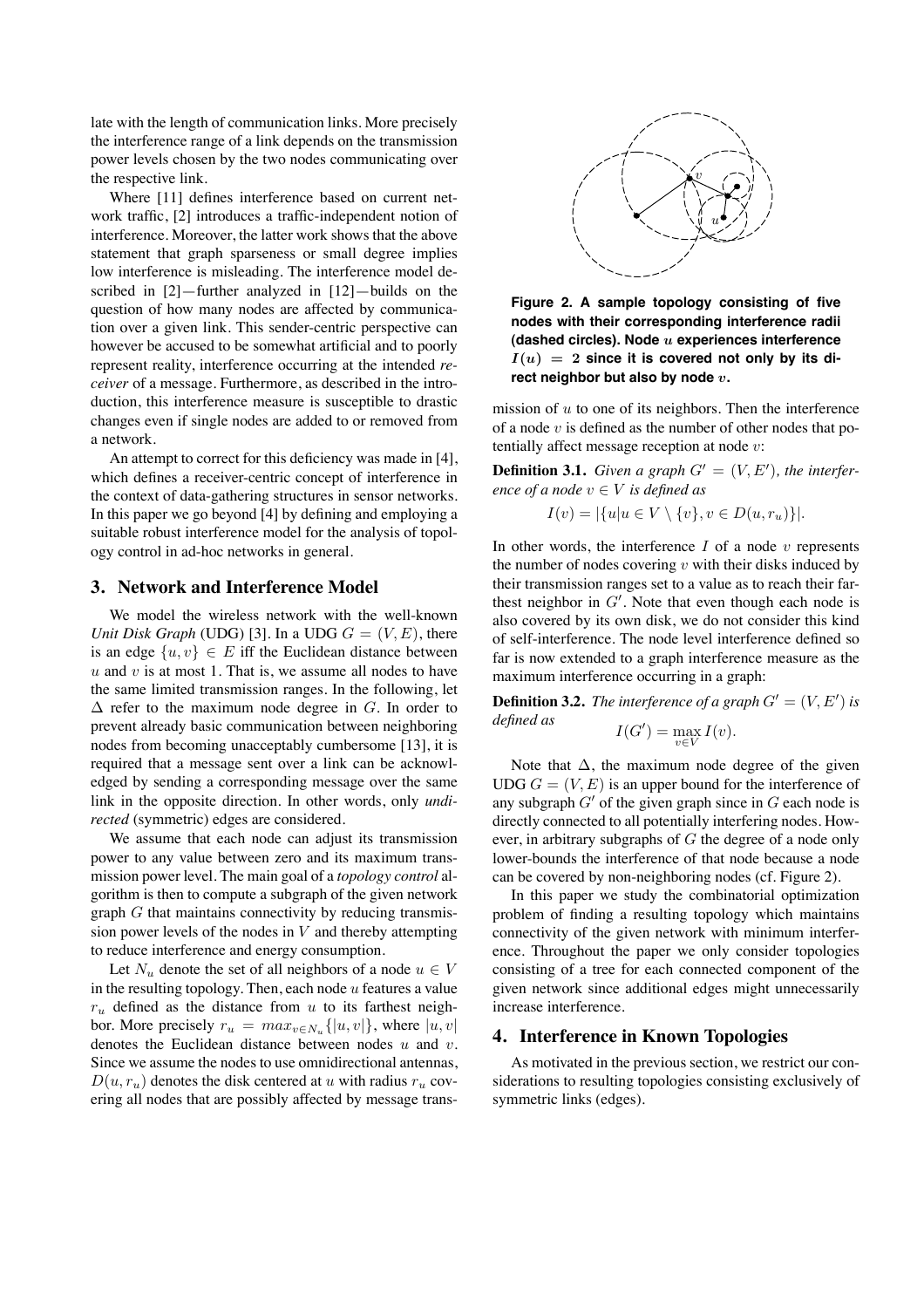To the best of our knowledge, all currently known topology control algorithms (with one exception, as explained later) constructing only symmetric connections have in common that every node establishes a link to at least its nearest neighbor. Technically, this means that these topologies contain the so-called *Nearest Neighbor Forest* as a subgraph. In this section, we show that this is already a substantial mistake, as thus interference becomes asymptotically incomparable with the interference-minimal topology.

**Theorem 4.1.** *Any algorithm containing the Nearest Neighbor Forest can have* Ω(n) *times larger interference than the interference of the optimum connected topology.*

*Proof.* Our proof uses a node distribution for which the Nearest Neighbor Forest yields interference  $\Omega(n)$  while the optimum interference is in  $O(1)$ . Note that this example has already been studied in [2], but for a different model.

Consider Figure 3: On the top, there is a horizontal chain of nodes h*<sup>i</sup>* with exponentially growing distances, that is, the distance between nodes  $h_i$  and  $h_{i+1}$  is  $2^i$ . Each of these nodes  $h_i$  has a corresponding node  $v_i$  vertically displaced by a little more than h*i*'s distance to its left neighbor, that is,  $d_i > 2^{i-1}$  holds, where  $d_i$  is the distance between  $h_i$ and  $v_i$ . Note that the nodes  $v_i$  also form a (diagonal) exponential node chain. Finally, between two of these diagonal nodes  $v_{i-1}$  and  $v_i$ , an additional helper node  $t_i$  is placed such that  $|h_i, t_i| > |h_i, v_i|$ .

The Nearest Neighbor Forest for this node distribution assuming that the transmission radius of each node can be chosen sufficiently large—is shown in Figure 4. In order to calculate the interference, we first observe that an edge from  $h_i$  to  $h_{i+1}$  covers all nodes to the left, that is, all nodes  $h_j$ for  $j < i$ . In particular, the leftmost node  $h_0$  on the horizontal chain is covered by all nodes  $h_i$  with  $i > 0$ . As roughly one third of all nodes are part of the horizontally connected exponential chain,  $h_0$  is covered by at least  $\Omega(n)$  nodes.

The optimal tree on the other hand does not connect the horizontal node chain, as depicted in Figure 5. In particular, it is easy to see that the resulting graph has constant interference.  $\Box$ 

Finally, it has to be mentioned that, as a notable exception, the topology control algorithms presented in [2] do not necessarily include the Nearest Neighbor Forest. Unfortunately however, it can be shown that also those algorithms perform badly for our interference model.

#### **5. Analysis of the Highway Model**

In this section we study interference for the *highway* model in which the node distribution is restricted to one dimension. After analyzing an important artificially constructed problem instance, we provide a lower bound for interference of general problem instances in the



**Figure 4. The Nearest Neighbor Forest yields interference** Ω(*n*)**.**



**Figure 5. Optimal tree with constant interference.**

highway model as well as an asymptotically optimal algorithm matching this bound. Finally, an approximation algorithm is presented.

#### **5.1. The Exponential Node Chain**

How can  $n$  nodes arbitrarily distributed in one dimension connect to each other minimizing interference while maintaining connectivity? [11] introduces an instance which seems to yield inherently high interference: the so called *exponential node chain* is a one-dimensional graph  $G =$  $(V, E)$  where the distance between two consecutive nodes grows exponentially from left to right as depicted in Figure 6. The distance between two nodes  $v_i$  and  $v_{i+1}$  in V is thus 2*<sup>i</sup>* . Throughout the consideration of the exponential node chain we assume that the distance between the leftmost and the rightmost node is not greater than 1: Each node can potentially connect to all other nodes in  $V$  and therefore  $\Delta = n - 1$ , where  $n = |V|$ . The nodes are termed *linearly connected* if each node—except for the leftmost and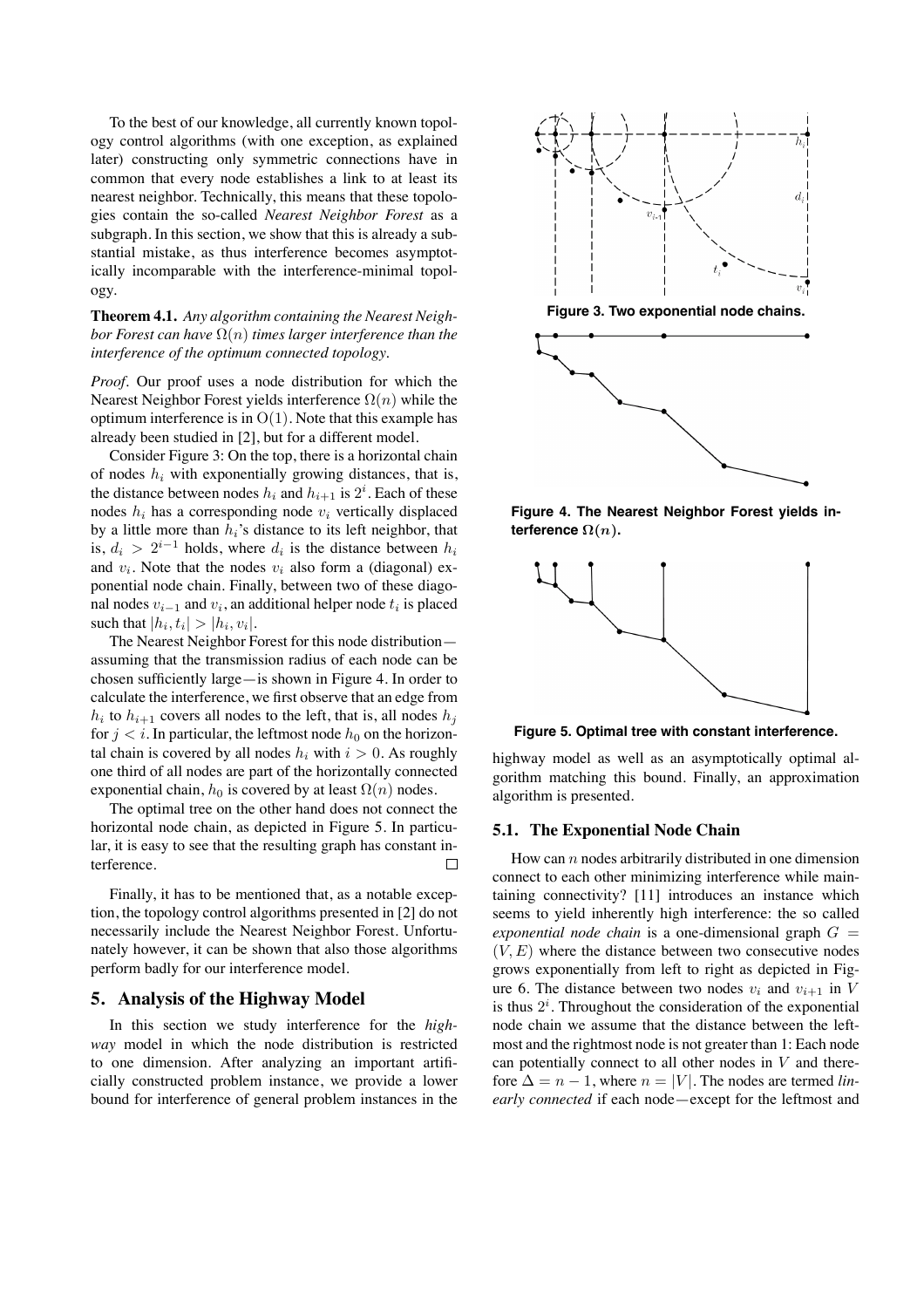

**Figure 6. In the exponential node chain, the distance between two consecutive nodes grows exponentially from left to right.**

the rightmost—maintains an edge to its nearest neighbor to the left and to the right, that is, node  $v_i$  is connected to node  $v_{i+1}$  for all  $i = 1, \ldots, n-1$  in the resulting topology. In addition to the disks  $D(v_i, r_{v_i})$  for each node  $v_i \in V$ , Figure 7 depicts their interference values  $I(v_i)$ . Since all but the disk of the rightmost node cover  $v_1$ , interference at the leftmost node is  $n - 2 \in \Omega(n)$  and consequently also interference of the linearly connected exponential node chain is in  $\Omega(n)$ .

As we show in the following, the exponential node chain can surprisingly be connected in a significantly better way.

According to the construction of the exponential node chain, only nodes connecting to at least one node to their right increase  $v_1$ 's interference. We call such a node a *hub* and define it as follows:

**Definition 5.1.** *Given a connected topology for the exponential node chain*  $G = (V, E)$ *. A node*  $v_i \in V$  *is defined to be a* hub *in G iff there exists an edge*  $(v_i, v_j)$  *with*  $j > i$ *.* 

The following algorithm A*exp* constructs a topology for the exponential node chain  $G$  that yields interference  $O(\sqrt{n})$ . The algorithm starts with a graph  $G_{exp} = (V, E_{exp})$ , where V is the set of nodes in the exponential node chain and E*exp* is initially the empty set. Following the scan-line principle, A*exp* processes all nodes in the order of their occurrence from left to right. Initially, the leftmost node is set to be the current hub  $h$ . Then, for each node  $v_i$   $\mathcal{A}_{exp}$  inserts an edge  $\{h, v_i\}$  into  $E_{exp}$ . This is repeated until  $I(G_{exp})$  increases due to the addition of such an edge. Now node  $v_i$  becomes the current hub and subsequent nodes are connected to  $v_i$  as long as the overall interference  $I(G_{exp})$  does not increase. Figure 8 depicts the resulting topology if  $A_{exp}$  is applied to the exponential node chain. The exponential node chain is thereby depicted in a logarithmic scale. For clarity of representation, edges in E*exp* are depicted as arcs. In addition, Figure 8 shows the individual interference values at each node.

In the following we show that  $A_{exp}$  reduces interference in the exponential node chain.

**Theorem 5.1.** *Given the exponential node chain* G*, applying Algorithm* A*exp results in a connected topology with interference*  $I(G_{exp}) \in O(\sqrt{n})$ .

*Proof.* The topology resulting to application of  $A_{exp}$  shows a clear structure (cf. Figure 8). Each hub, not taking into ac-



**Figure 7. Connecting the exponential node chain linearly yields interference of** *n* − 2 **at the leftmost node since each node connected to the right covers all nodes to its left. The nodes are labelled according to their experienced interference.**

count the first two, is connected to one more node to its right than its predecessor hub to the left. This follows from the fact that if the current topology leads to interference  $I(G_{\text{earn}}) = I$  immediately after the determination of a new hub, this hub can be connected to  $I - 1$  nodes to its right until  $I(G_{\text{earn}})$  is again increased by one. Therefore the minimum number of nodes  $n$  required in an exponential node chain, such that interference  $I(G_{exp}) = I$  is obtained, results in

$$
n = \sum_{i=1}^{I-1} i + 2 = \frac{1}{2}I^2 - \frac{1}{2}I + 2.
$$

By solving for I, with  $n \geq 2$ , we have

 $\overline{1}$ 

$$
I = \left\lfloor \frac{\sqrt{8n - 15} + 1}{2} \right\rfloor \in O(\sqrt{n}).
$$

This is an intriguing result since we show in the sequel that  $\sqrt{n}$  is a lower bound for the interference of the exponential node chain.

In the following we now show that there exist network instances where every possible topology exhibits interference at least  $\sqrt{n}$ . We therefore again consider the exponential node chain introduced in Section 5.1 with all  $n$  nodes located within distance one.

**Theorem 5.2.** *Given an exponential node chain*  $G =$  $(V, E)$  with  $n = |V|$ ,  $\sqrt{n}$  is a lower bound for the inter*ference*  $I(G)$ *.* 

*Proof.* Let H denote the set of hubs (cf. Definition 5.1) in G and S the nodes in  $G \setminus H$ . In order to prove the theorem, we state two properties for  $I(G)$  in the exponential node chain G. First, it holds that  $I(G)$  is at least  $|H| - 1$ , since the leftmost node is interfered with by exactly all hubs except itself (Property 1). On the other hand,  $I(G)$  is at least the maximum degree of the resulting topology (Property 2). This holds since a node with maximum degree is covered by at least all disks of its neighboring nodes. We assume for the sake of contradiction that there exists a connected graph that yields interference less than  $\sqrt{n}$  for the exponential node chain  $G$ . In other words, the degree of any node is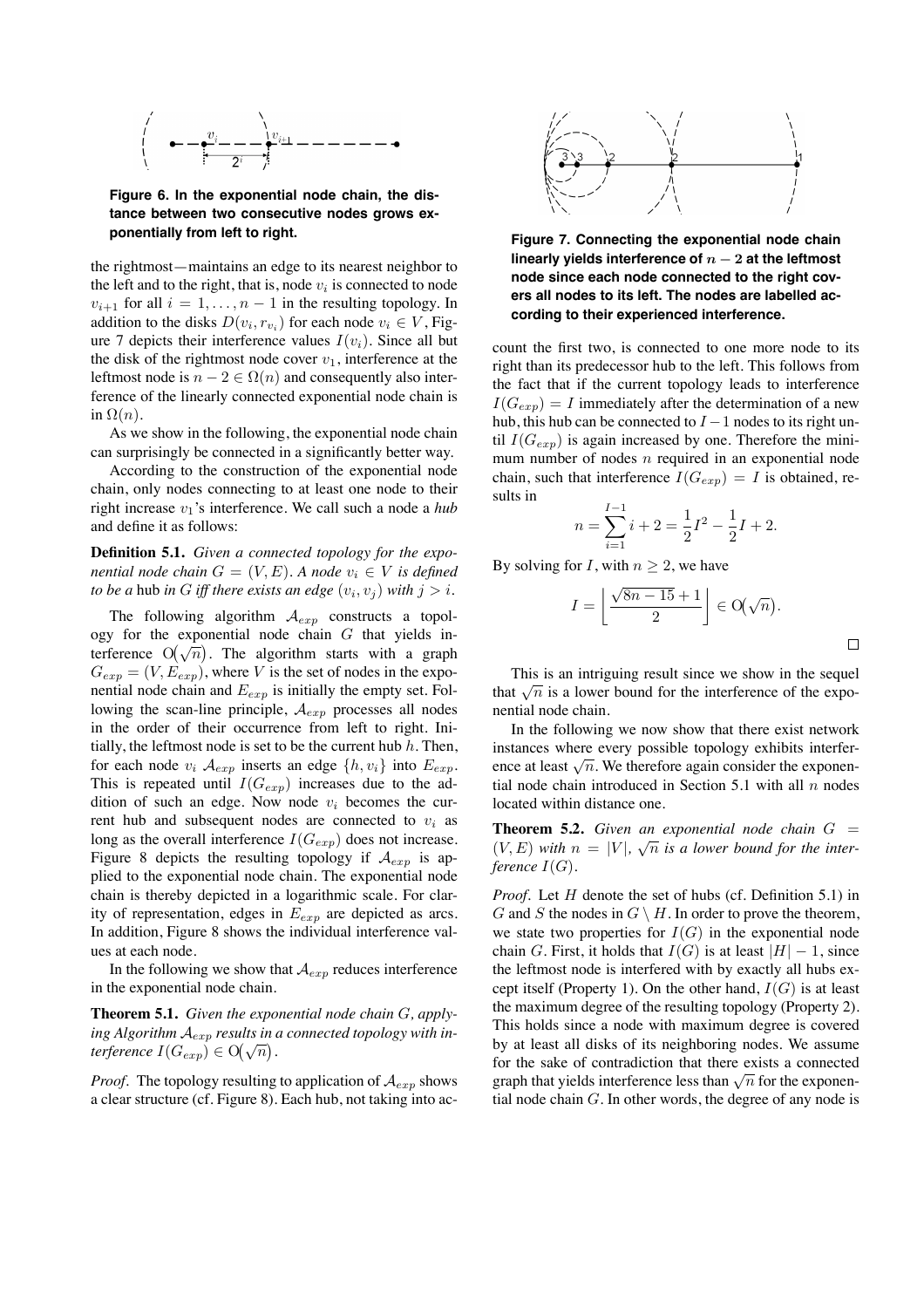

Figure 8. The interference of the exponential node chain—shown in a logarithmic scale—is bounded by  $\mathrm{O}(\sqrt{n})$ **by the topology control algorithm** A*exp***. Only hubs (hollow points) interfere with the leftmost node. For clarity of representation edges are depicted as arcs.**

required to be at most  $\sqrt{n}-1$ , and the number of hubs must not exceed  $\sqrt{n}$ , including the leftmost node. By the definition of H and S, each node in the graph is either in H or in S and therefore  $|H| + |S| = n$  holds. Due to Property 1, it follows that  $|H| \leq \sqrt{n}$ . Without loss of generality we assume that the hubs are linearly connected among themselves in order to guarantee connectivity of the graph. Consequently, with Property 2, each hub can connect to at most  $\sqrt{n}$  – 3 nodes in S (the leftmost and the rightmost hub, respectively, to  $\sqrt{n} - 2$ ). By the definition of a hub, nodes in S are only connected to hubs and not among themselves. Therefore we obtain  $|S| \le \sqrt{n} (\sqrt{n} - 3) + 2$ . Consequently,  $|H| + |S|$  results in  $n - 2\sqrt{n} + 2$ , which is less than *n* for  $n \geq 2$  and thus leads to a contradiction.  $\Box$ 

From Theorems 5.1 and 5.2 it follows that Algorithm A*exp* from Section 5.1 is asymptotically optimal in terms of interference in the exponential node chain.

#### **5.2. The General Highway Model**

We have considered an important artificially constructed instance in the highway model in Section 5.1, yielding a lower bound for the interference in arbitrary network graphs. In this section we do not restrict ourselves to particular network instances but consider arbitrary distributed nodes in one dimension.

The question arises if there are instances in the highway model that are asymptotically worse than the exponential node chain, that is, where a minimum-interference topology exceeds  $\Omega(\sqrt{\Delta})$ . We answer this question in the negative by introducing Algorithm A*gen*, which yields interference in  $O(\sqrt{\Delta})$  for *any* given node distribution.

In a first step, the algorithm determines  $\Delta$  of the given Unit Disk Graph  $G = (V, E)$  and partitions "the highway" into segments of unit length 1. That is, within such a segment each node can potentially connect to every other node in the segment.

In a second step, A*gen* considers each segment independently as follows: Starting with the leftmost node of the segment, every  $\lceil \sqrt{\Delta} \rceil$ -th node (according to their appearance from left to right) becomes a *hub*. A hub is thereby redefined along the lines of Definition 5.1 as a node that has more than one neighboring node, in contrast to *regular* nodes, which are connected to exactly one hub. In order to avoid boundary effects, the rightmost node of each segment is also considered a hub. Then, Algorithm A*gen* connects the hubs of a segment linearly. That is, each hub, except the leftmost and the rightmost one, establishes an edge to its nearest hub to the left and to the right. Two consecutive hubs define an *interval*. A*gen* connects all regular nodes in a particular interval to their nearest hub—ties are broken arbitrarily. Figure 9 depicts one segment of an example instance after the application of A*gen*. Again, edges are thereby depicted as arcs. The nodes within a segment clearly form one connected component.

Finally, Algorithm A*gen* connects two adjacent segments by connecting the rightmost node of the left segment with the leftmost node of the right segment. This yields a connected topology if the corresponding unit disk graph is also connected. Note that using this construction, the hubs may have a comparatively high transmission range (smaller than one unit though). However, the interference range of regular nodes is restricted to their corresponding intervals. This is due to the fact that nodes are connected to their nearest hub only, which determines their transmission ranges.

To prove that the resulting topology of A*gen* yields  $O(\sqrt{\Delta})$  interference, we introduce an additional lemma, which shows that the interference of a node caused by other nodes in the same segment constructed by A*gen* is in  $O(\sqrt{\Delta})$ .

**Lemma 5.3.** *Each node in a segment*  $\sigma$  *of Algorithm*  $A_{gen}$  $\alpha$  *experiences at most*  $O(\sqrt{\Delta})$  *interference in the resulting topology of*  $A_{gen}$  *caused by nodes in*  $\sigma$ *.* 

*Proof.* By definition of a segment,  $\Delta$  is an upper bound on the number of nodes in the segment. Algorithm A*gen* nominates only every  $\lceil \sqrt{\Delta} \rceil$ -th node a hub. Thus, the number of hubs in  $\sigma$  is upper-bounded by  $\Delta / [\sqrt{\Delta}] \in O(\sqrt{\Delta})$ . Let hub  $h_l$  delimit the interval of a regular node  $v$  to the left, and hub h*<sup>r</sup>* to the right, respectively. Furthermore, we can assume without loss of generality that  $|h_l, v| < |v, h_r|$ . Therefore,  $A_{gen}$  establishes a connection between  $h_l$  and  $v$ . Because this is the only connection of  $v$  it follows that  $r_v = |h_l, v|$ . Consequently, a regular node only interferes with nodes in the same interval. Since a node  $v$  is in at most two intervals—hubs are in two intervals—with at most  $\lceil \sqrt{\Delta} \rceil$  nodes, v exhibits interference of at most  $O(\sqrt{\Delta})$  regular nodes. Furthermore v is interfered with at most  $O(\sqrt{\Delta})$ hubs. Ò

With Lemma 5.3 we are ready to prove that the topology constructed by  $A_{gen}$  results in  $O(\sqrt{\Delta})$  interference.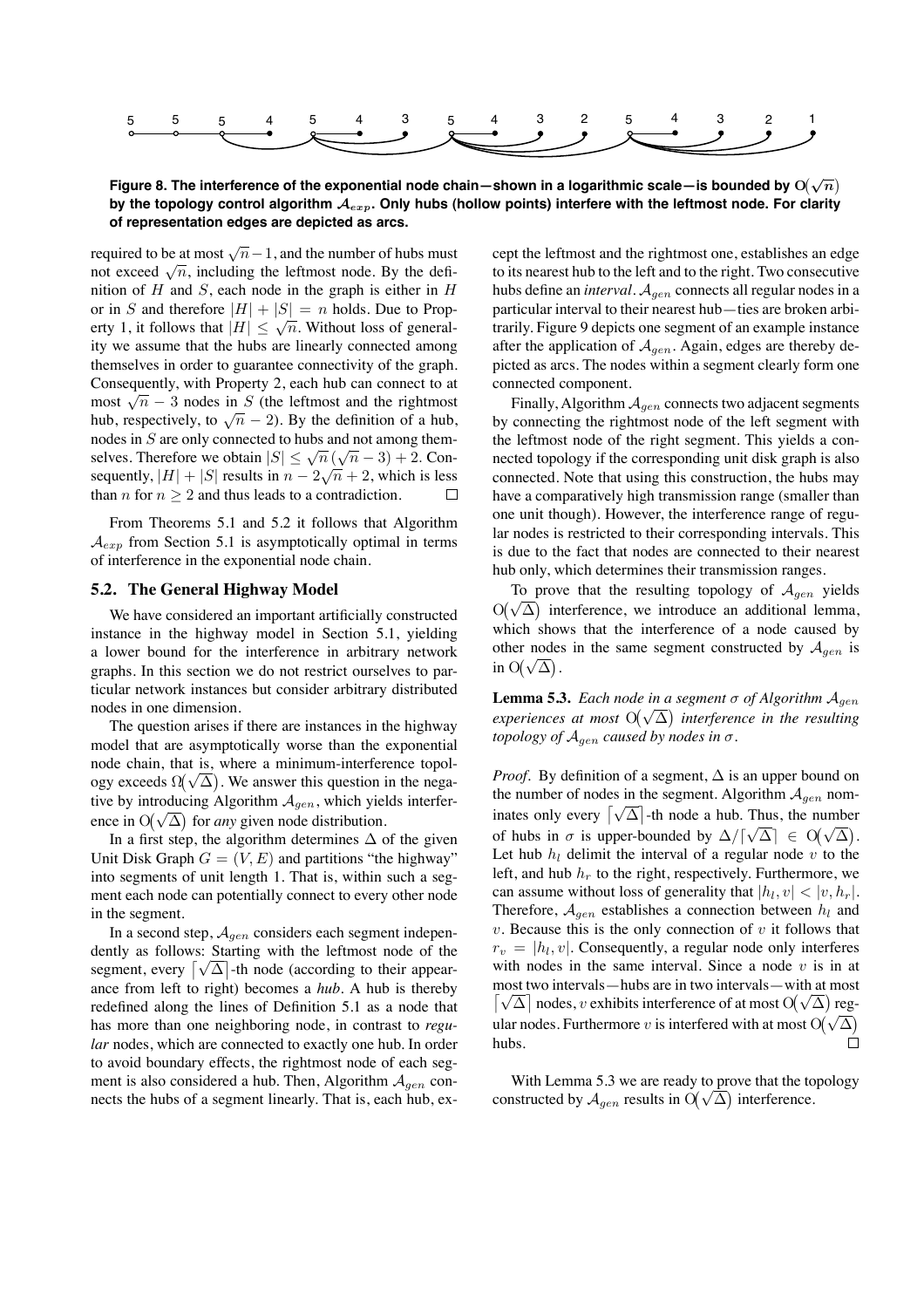

**Figure 9.** <sup>A</sup>*gen* **partitions the highway into segments of length 1. In each segment, every** #√∆\$ **-th node becomes a hub (hollow points). While the hubs are connected linearly, each of the remaining nodes in the interval between two hubs is connected to its nearest hub.**

**Theorem 5.4.** *The resulting topology constructed by Algorithm*  $A_{gen}$  *from a given graph*  $G = (V, E)$  *yields interfer* $ence \overline{O(\sqrt{\Delta})}.$ 

*Proof.* By Lemma 5.3, the interference of a detached segment constructed by  $A_{gen}$  is bounded by  $O(\sqrt{\Delta})$ . However, interference at node  $v$  in segment  $\sigma$  depends also on nodes in the adjacent segments of  $\sigma$ , referred to as  $\sigma_l$  for the segment to the left of  $\sigma$  and  $\sigma_r$  for the segment to the right, respectively. Nodes in other segments do not interfere with  $v$ as the length of a segment is chosen according to the maximum transmission range and thus the interference range of a node is limited to two adjacent segments. We know that at a node is immed to the adjacent segments. We also that at a most  $O(\sqrt{\Delta})$  nodes of  $\sigma$  interfere v. On the other hand, by Lemma 5.3, the rightmost node  $v'$  of  $\sigma_l$  is also covered by at  $\lim_{\delta \to 0} \frac{\partial u}{\partial \delta}$  disks of nodes in  $\sigma_l$ . This implies that at most  $O(\sqrt{\Delta})$  nodes of  $\sigma_l$  interfere with v since all nodes interfering with  $v$  must also cover  $v'$  with their disks. By symmetry, the same holds for segment  $\sigma_r$ . Consequently,  $A_{gen}$  results in interference at most three times the interference of an individual segment at each node, which is in  $O(\sqrt{\Delta})$ .  $\Box$ 

#### **5.3. Approximation Algorithm**

In contrast to  $\mathcal{A}_{gen}$ , achieving interference in  $O(\sqrt{\Delta})$ for any network instance, this section introduces an algorithm that approximates the optimum for the given network instance. Particularly it yields interference at most a factor in  $O(\sqrt[4]{\Delta})$  times the interference value resulting from an interference-minimal connectivity-preserving topology.

Algorithm A*gen* introduced in Section 5.2 is in a sense designed for the *worst-case*. Consider for example an instance where the distances between consecutive nodes are identical. Connecting these nodes linearly, that is, connecting each node to its nearest neighbor in each direction, yields constant interference. Algorithm A*gen* however constructs a topology resulting in  $O(\sqrt{\Delta})$  interference since a hub connects to one half of the nodes in its corresponding interval for this instance and an interval contains  $\sqrt{\Delta}$ nodes. Based on this observation, we introduce Algorithm  $A<sub>apx</sub>$ , a hybrid algorithm which detects high interference instances and applies  $A_{gen}$ , or otherwise connects the nodes linearly.

In the following, we first present a suitable criterion to identify "high interference" instances. Given a network graph  $G = (V, E)$  in the highway model, let the graph  $G_{lin} = (V, E_{lin})$  denote the graph where all nodes in V are linearly connected. In order to result in high interference at a node  $v$  in  $G_{lin}$ , it is required that many nodes cover  $v$  with their corresponding disks. However, with increasing distance to  $v$  these nodes need increasing distances to their nearest neighbors in the opposite direction of  $v$  to interfere with the latter. This leads to an exponential characteristic of these nodes since the edges in  $E_{lin}$  accounting for the interference at  $v$  form a fragmented exponential node chain. Consequently, the *critical nodes* of v are defined as follows:

**Definition 5.2.** *Given a linearly connected graph*  $G_{lin} = (V, E_{lin})$ . The critical node set of a node v is de*fined as*

$$
C_v = \{u|u \neq v, |u, w| \geq |u, v|, \{u, w\} \in E_{lin}\}.
$$

In other words, the critical nodes of a node  $v$  are those nodes interfering with  $v$  if the graph  $G$  is connected linearly. Based on the results from Section 5.1 we are able to lowerbound the interference of a minimum-interference topology of G as follows.

**Lemma 5.5.** *Given a graph*  $G = (V, E)$ *, let*  $\gamma$  = max<sub>*v*∈*V*</sub> | *C<sub><i>v*</sub> | *be the maximum number of critical nodes at any node. A minimum-interference topology* for G yields interference in  $\Omega(\sqrt{\gamma})$ .

*Proof.* Let  $v \in V$  be the node with maximum interference in  $G_{lin}$ . Thus,  $|C_v| = \gamma$  as all nodes interfering with v are in C*v*. Without loss of generality, we assume that at least half of the nodes in  $C_v$  are to the right of v. Let  $C_v^r$  be the set of all nodes in  $C_v$  to the right of  $v$ . We number the nodes  $c_i \in C_v^r$  according to their occurrence from left to right. Note that the nodes in  $C_v^r$  constitute a *virtual* exponential node chain as the distance to their nearest neighbor to the right must at least double from  $c_i$  to  $c_{i+1}$ . Therefore, Theorem 5.2 applies directly to the nodes in  $C_v^r$ . Due to the fact that  $|C_v^r| \ge |C_v|/2$  and together with Theorem 5.2 we obtain  $\Omega(\sqrt{|C_v|})$  as a lower bound for the interference at  $\Box$  $\eta$ .